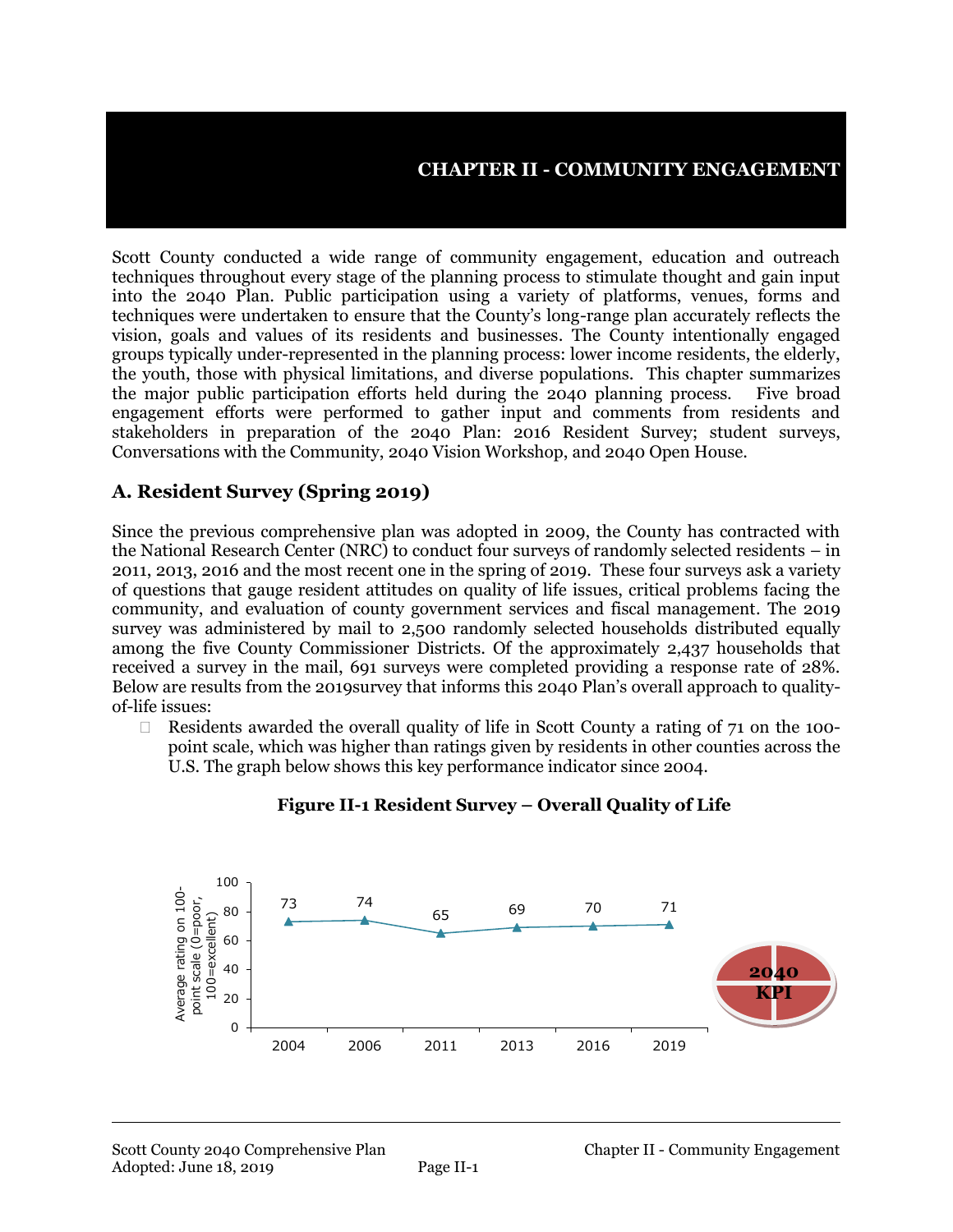- $\Box$  Ratings for the county as a place to live and as a place to raise children (76 and 75 on the 100- point scale) were at or above "good." Scott County as a place to retire and as a place to work were rated less positively, falling between "good," and "fair" on the 100-point scale. Scott County as a place to live, a place to raise children, and as a place to work all received ratings that were higher than comparison communities.
- $\Box$  The location and small town feel were the two things residents liked most about living in Scott County, with about one-quarter citing these characteristics. Respondents also valued the convenience/access to the metro region (19%) and suburban lifestyle (17%).
- $\Box$  Similar to previous iterations of the survey, residents in Scott County indicated that taxes (67 on the 100-point scale) was the biggest problem for the community followed by traffic congestion  $(55)$  and affordability of housing  $(53)$ .

Other key results from the Residents Survey will be included in the themes section later in this chapter and referenced in other chapters throughout this planning document.

## **B. Student Surveys (2016)**

It is important to hear the youth's perspective when thinking about future planning for Scott County. Results from two student surveys – one conducted as part of a statewide assessment and the other targeted specifically to students in Shakopee – were used to inform this 2040 Plan.

The 2016 Minnesota Student Survey (MSS) was administered in the first half of 2016 to students in grades 5, 8, 9, and 11 statewide. Of the 330 public school districts, 282 agreed to participate (85% of public districts). In Scott County, all the public school districts serving the county participated. Here is the total number of responses from each grade (1,631 survey responses from county 5th graders; 1,572 from county 8th graders; 1,661 from county 9th graders, and 1,305 from county 11th graders). Public school student participation was voluntary and surveys were anonymous. Across the state, approximately 66% of fifth graders, 73% of eighth s, 71% of ninth, and 61% of eleventh graders participated in the 2016 Minnesota Student Survey. Overall participation across the four grades was approximately 68% of total enrollment).

In addition to this statewide student survey, County staff also worked to engage students from both Shakopee and Prior Lake Center for Advanced Professional Studies (CAPS). Shakopee CAPS students conducted focus groups and online surveys with both staff and students at the Shakopee High School focused on desires for the county over the next two decades. Over 1,200 responded to the Shakopee High School survey. The results of the survey and focus groups mirrored many of the findings from the larger population, such as a desire for better trail connections, more local job opportunities, and expanded mobility options. Prior Lake CAPS students focused on why residents age 16-24 are leaving and not working in the county. Nearly 380 responded to the Prior Lake survey.

# **C. Conversations with the Community (Winter 2016/17)**

The most extensive community engagement effort undertaken to inform this 2040 Plan was a series of events County staff called "Conversations with the Community". The purpose of "Conversations" was to engage with more diverse demographic groups than who typically respond to resident surveys or attend planning meetings. County staff representing public health, parks, land use and transportation teamed up to engage people directly, from on-line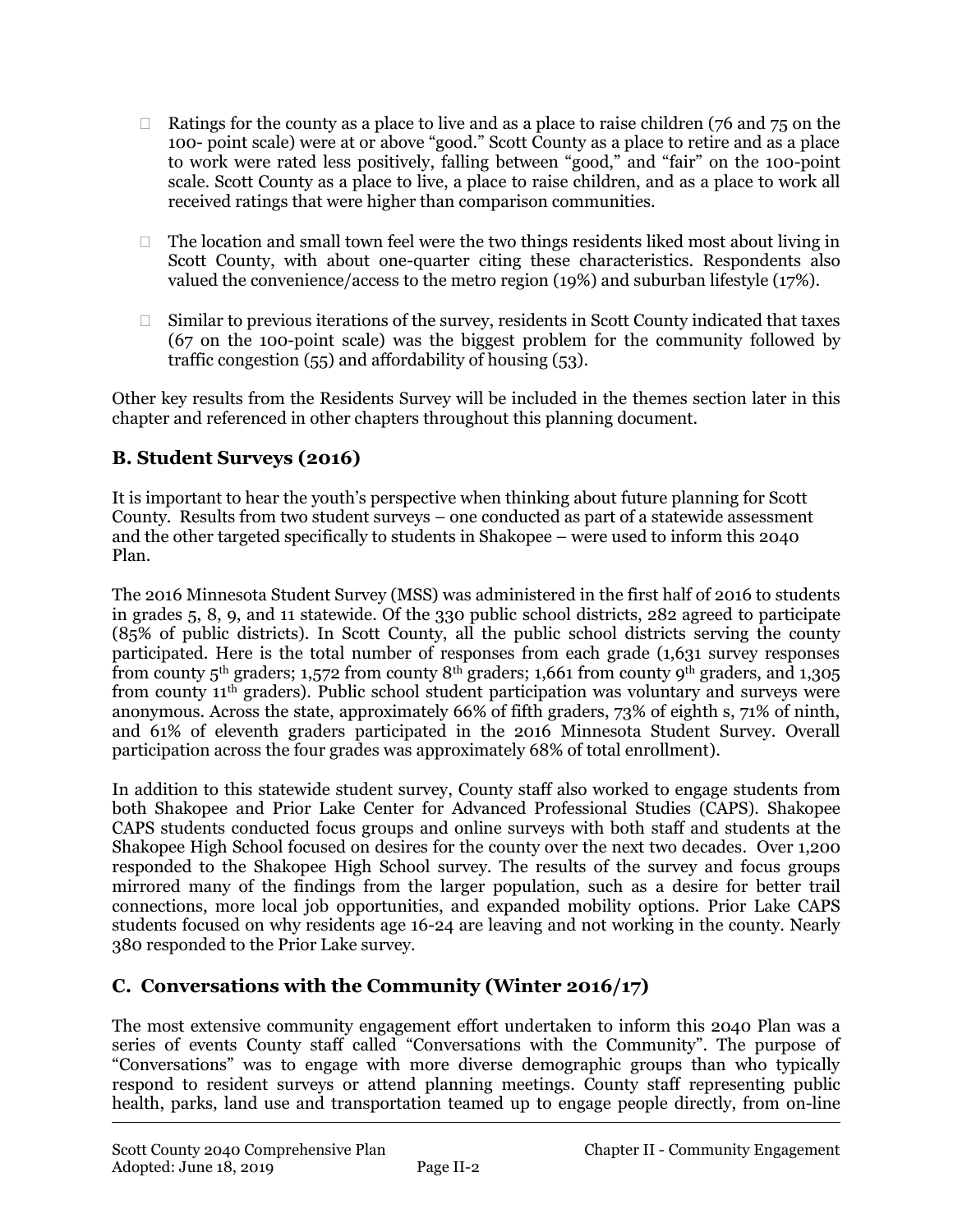surveys promoted through social media, to pop-up booths at community events, to facilitating small focus groups with targeted populations. The goal of these efforts was to better understand the unique opportunities and barriers residents are experiencing living in Scott County as well as provide suggestions to advance safe, healthy, and livable communities through citizen-focused services. Residents had the opportunity to provide feedback through short surveys, dot prioritization, and focus group conversation on seven topic areas represented in the 2040 plan, some of which are promoted through the Statewide Health Improvement Partnership (SHIP): active living, transportation, parks &



trails, early childhood, healthy eating, career development, and housing. Here is a brief methodology of each "Conversations" event:

- **On-Line Survey**: Over 640 people responded to an online survey posted on the County's Facebook and Nextdoor platforms. Participants varied geographically, by age, and income. Ethnicity generally matched the County's total population break down; however, it is worth noting that this survey was provided in an English-only format.
- **Pop-Up Booths**: Pop-up meetings consisted of one or two county staff attending a public event. With survey forms in hand, staff engaged with residents, offering an incentive for participation. Scott County partnered with Wagner Brothers Orchard and Thompsons' Hillcrest Orchard to provide respondents with locally grown apples. The County held "Ideas for an Apple" pop up booths at the following locations: Project Community Connect and Senior Expo in Shakopee, Fall Community Fest in Savage, Farmers Market in Shakopee, Public Health's Mobile Clinics in Savage and Shakopee, Autumn Fare at the county fairgrounds near Jordan, Fall Frenzy in Prior Lake, the Halloween Bash in Savage, Shakopee Diversity Alliance events, and events at the Government Center, Spring Lake Regional Park and Scott West Regional Trail. In all, more than 150 people completed surveys at these various events.



 **Focus Groups**: To dive deeper into select topics with targeted population groups – those who have been historically underrepresented in previous efforts. Staff facilitated six focus groups throughout the county: Esparanza (a Latina group based in Shakopee), Scott County Historical Society, the Savage Buddhist Temple, CAPS (Center for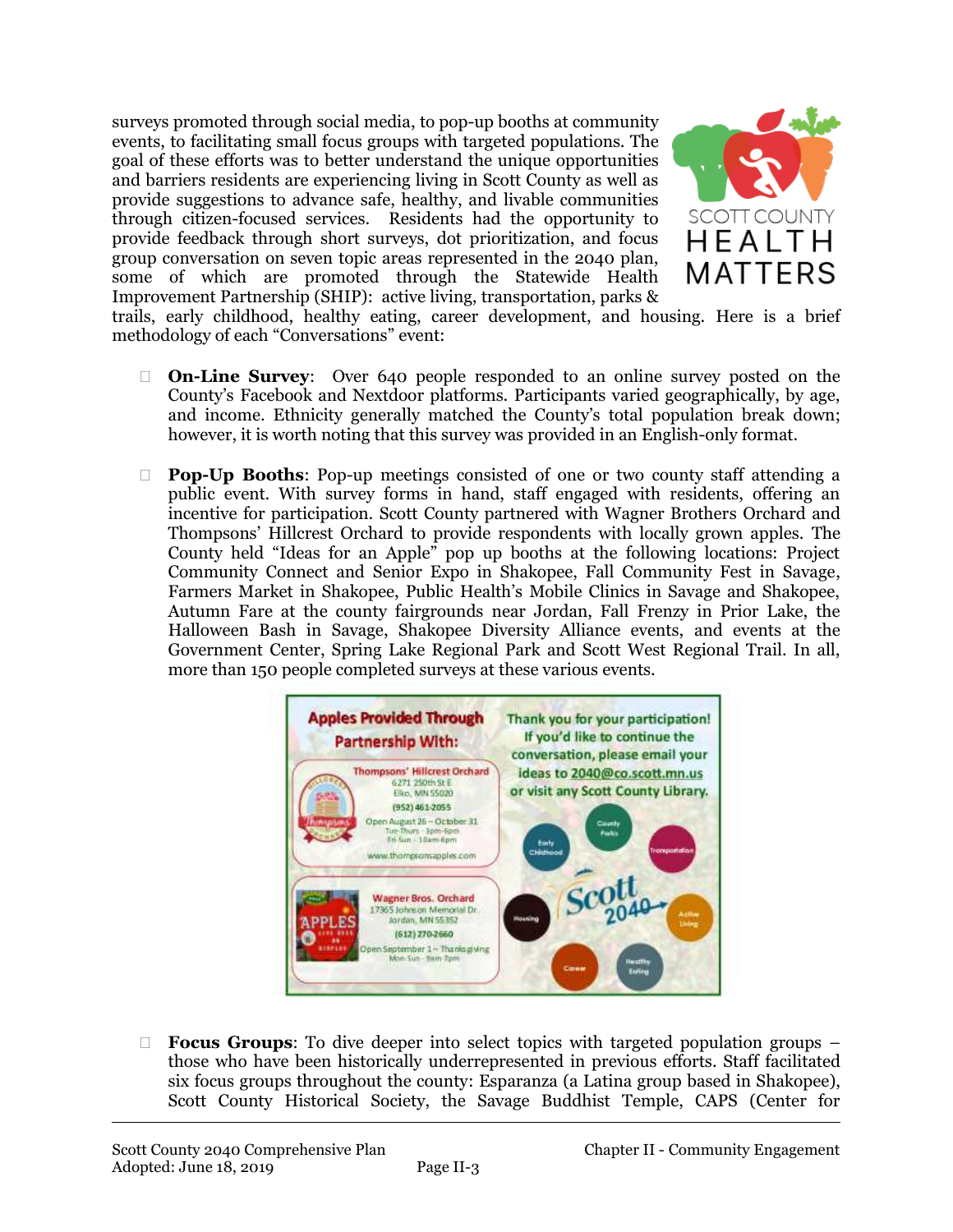Advanced Professional Studies) students, senior citizens in Belle Plaine, and 4H leaders. Focus groups provide a unique opportunity for a small group (typically six to ten people) to discuss topics that impact their lives most. Through these focus groups, staff was able to capture rich information not typically gleaned from traditional survey methods.

# **D. 2040 Visioning Process (Spring 2017)**

Over a decade ago, the County undertook its first-ever visioning process to garner input and help "paint a picture" of what Scott County should look like in the future. The visioning process included a series of workshops with residents and community leaders to elicit their opinions

about the way Scott County should look, feel, and function in the year 2030. At each workshop, participants exchanged opinions on a series of questions (through an interactive electronic voting system) on

# future>i

topics such as rural densities, hamlets, transportation, natural resource protection, and parks and open space. A 40-member Vision Advisory Committee reviewed the public input and, in 2007, developed the 2030 Vision and Strategic Challenges.

Ten years later, in April 2017, the County invited the same 40 Vision Advisory Committee members back - along with county commissioners, planning commission members, mayors and town chairs - to a workshop to revisit and reboot the original vision. The workshop was facilitated by Future IQ. The 2040 Visioning Process included:

- Pre-Vision Update Workshop Surveys  $A$  survey was sent to invited participants of the vision update workshop, and this input, along with assistance from County staff helped to create framework for discussion at the 2040 Vision Update workshop.
- Scott County 2040 Vision Update Workshop The vision update workshop held on April 24, 2017, provided an important opportunity to engage county stakeholders in a critical dialogue about the future and changing dynamics of Scott County. Future iQ presented global, national and regional mega-trends in the fields of population, demographics, finance, environmental, technology, energy and agriculture to consider for Scott County. Participants were asked to consider these mega-trends while evaluating the original vision and strategic challenges identified for the county a decade ago.

To learn more on the results of the 2040 visioning process and to read the 2040 Vision and Strategic Challenges that guide this plan, see Chapter IV - County Vision.

## **E. Open House (Winter 2018)**

The County hosted two open houses to invite the public an opportunity to review the draft 2040 Comprehensive Plan and provide comment. An open house was held on March 13, 2018 at the New Prague High School and on March 19, 2018 at the Jordan High School. In total, approximately 70 people attended these open houses and provided valuable written feedback and insight. Overall, attendees were generally supportive of the draft land use, transportation, parks and trails, and natural resource plans. All written comments were shared with the townships, advisory commissions and County Board during the public hearing phase of the process.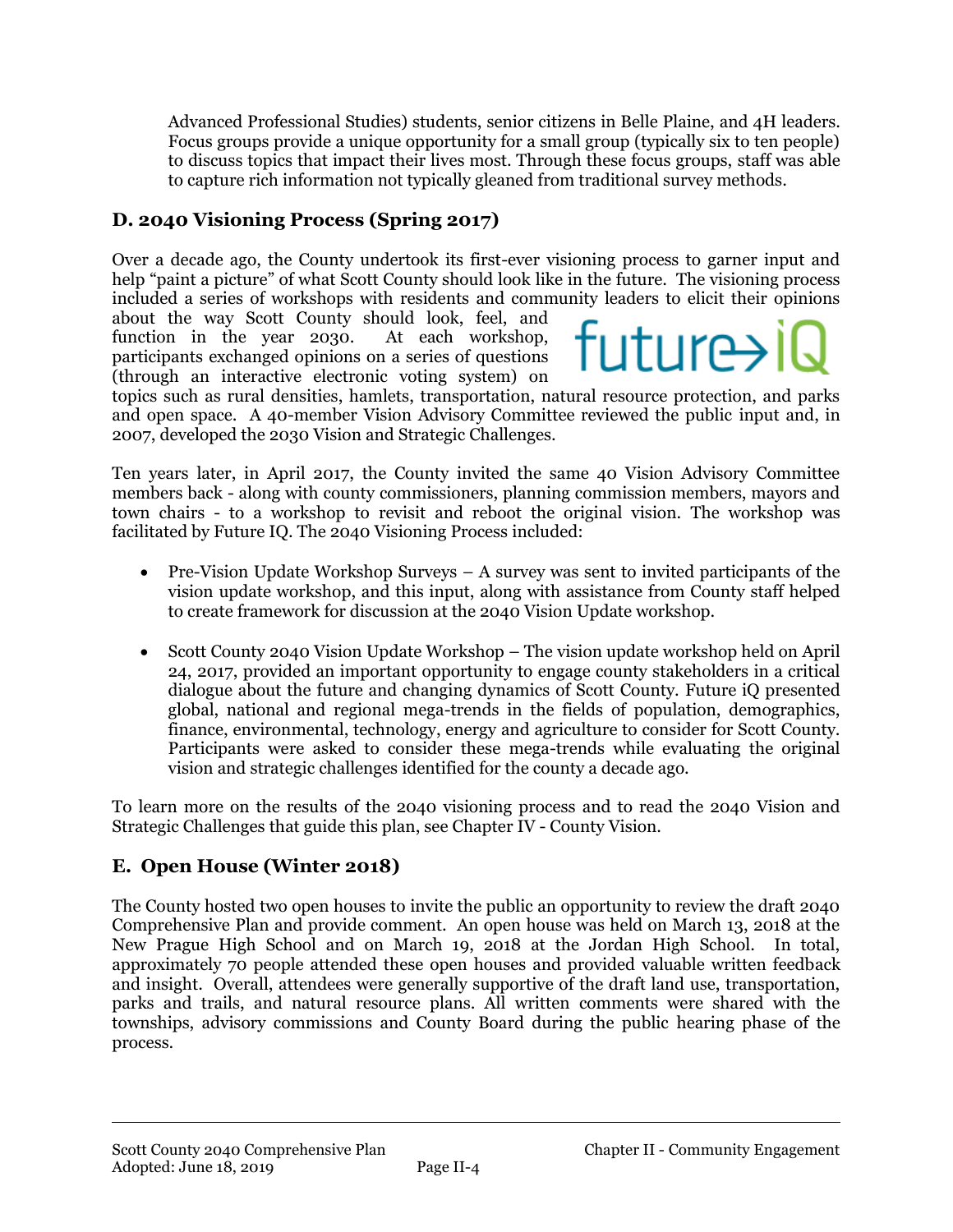#### **COMMUNITY ENGAGEMENT THEMES**

These broad engagement activities resulted in a wide variety of opinions from a wide variety of interests and perspectives. The 2040 Plan Update does not attempt to list each issue and opportunity, as such an effort would be beyond the scope and purpose of this Chapter. Taken cumulatively, however, some common themes emerged from these engagement efforts that warranted further consideration. These are themes that the County has direct influence over as the land use and zoning authority in the eleven townships. The County also wields influence over these themes through its cooperative partnerships and funding arrangements with local governments on transportation, natural resource, and public health and safety issues.

- **Active Living**
- **Transportation & Mobility**
- **Housing**
- **Parks & Trails**
- **Early Childhood Development**
- **Workforce and Career Development**
- **Healthy Eating**

The remaining portion of this chapter identifies and elaborates on the identified themes. These themes guided the 2040 planning process, which builds and improves upon previous County planning efforts. As such, the staff and work teams assigned to this process focused their energies on studying, analyzing, and tackling the questions tied to these themes. The result of this work effort is reflected in the chapters, text, and goals and policies of the 2040 Plan.

## **A. Active Living**

Active Living is a term used to describe a comprehensive approach to incorporating physical activity into daily routines. An important focus of active living is environmental, systems, and policy change – which are all key components of this 2040 Plan.

In terms of active living, 2019 Resident Survey respondents felt generally safe in the County's parks and on the trails (76 on a 100-point scale where 0 was very unsafe and 100 was safe), felt bike and pedestrian safety is a minor problem, and rated trail and bikeway connectivity as good to fair. Respondents felt the lack of physical activity and exercise is a moderate to minor health concern in the County.

According to the 2016 Minnesota Student Survey of Scott County students, as kids age the number of days a week they get physical activity decreases, particularly among girls. About 23% of 5th grade girls reported having at least an hour of physical activity a day each week, while 19% of 8th graders, and 7% of 11th grade girls reported this amount of activity. For boys the rate starts at 34% for 5<sup>th</sup> graders dropping to 24% for  $11<sup>th</sup>$  graders.

As part of "Conversations" staff sought to dive deeper into resident's opinions around this topic and - in particular - identify the key barriers to active living. Staff asked the following questions:

- *When you think about transportation and its relationship to physical activity, what barriers exist to being physically active?*
- *Is there an adequate system of trails and paths that allow for alternative modes of transportation (walking, bicycling, etc.) to occur throughout the city? How accessible are these options?*
- *When you think about active living in Scott County, what are the strong points? What could be improved upon?*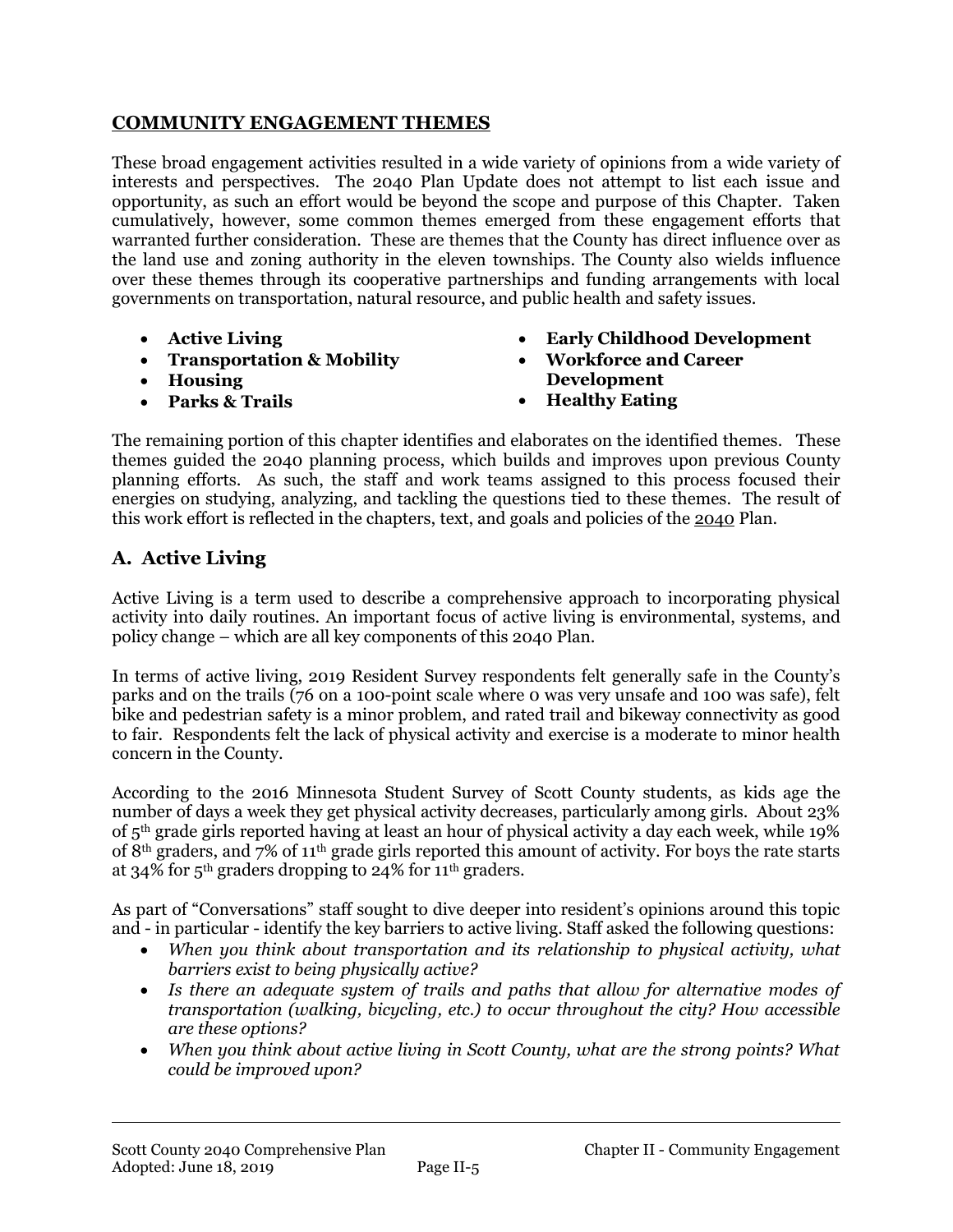Nearly 100 residents responded to these questions via online surveys and 30 people responded at Pop-Up events (n=130). Below is a summary of key takeaways:

- **Lack of parks and trails/poor trail connectivity** 25% of respondents felt the biggest barrier to active living in Scott County is a lack of trails. Another 12% of respondents felt that the trails that exist are not well connected.
- **Safety** 15% of respondents generally expressed two safety concerns around active living: personal safety in parks and on trails (particularly at night), and biking or walking along fast-moving vehicle traffic.
- **Lack of Transit** 13% said the lack of a transit system in Scotty County is a barrier to active living.
- □ **Lack of Time** 12% of respondents indicated that a barrier was simply a lack of time to be active. Several respondents mentioned their long commute as a contributing factor.
- **Urban Design Challenges/Sprawl** 12% of respondents touched on the idea that Scott County development is spread out making travel and mobility difficult, particularly without a vehicle.

More detailed results from community engagement around active living can be found in the Parks & Trails chapter.

## **B. Transportation and Mobility**

According to the Resident Survey, respondents' rating of the regional public transit or bus system has gone up and down over the past four survey periods, from "fair" to "good" to "fair" (44, 50, 54 back down to 46 in 2019). In the 2019 survey, traffic congestion was the second most serious issue facing Scott County, behind taxes.

As part of "Conversations" staff sought to dive deeper into resident's opinions around this topic and - in particular - identify the key barriers to transportation and mobility. Staff asked the following questions:

- *If you could design your perfect city, how would you like to get around and travel from place to place?*
- *What aspects of the transportation system work well for you?*
- *Describe current challenges you face with the transportation system*?

Nearly 150 residents responded to these questions via online surveys and 30 people responded at Pop-Up events (n=180). Below is a summary of key takeaways:

- **Lack of Public Transit Options** When asked to identify the biggest challenge facing the local transportation system, a vast majority (40%) of respondents said the lack of public transit options. 29% of respondents felt public transit would be the ideal option to get around and travel from place to place if they could design the perfect city, which was the top response. Drilling deeper, another 18% of respondents felt trains, light rail, and street cars would be the most ideal forms of public transportation.
- **Congestion** The second biggest challenge facing the local transportation system, according to 24% of the respondents, was congestion. Most noted was the traffic backups at the major river crossings during rush hour.
- **Good Roads, Good Circulation** When asked which aspects of the local transportation system are working well, 21% of respondents said the overall quality of the roads, which was the top response. 16% of respondents felt roadway mobility or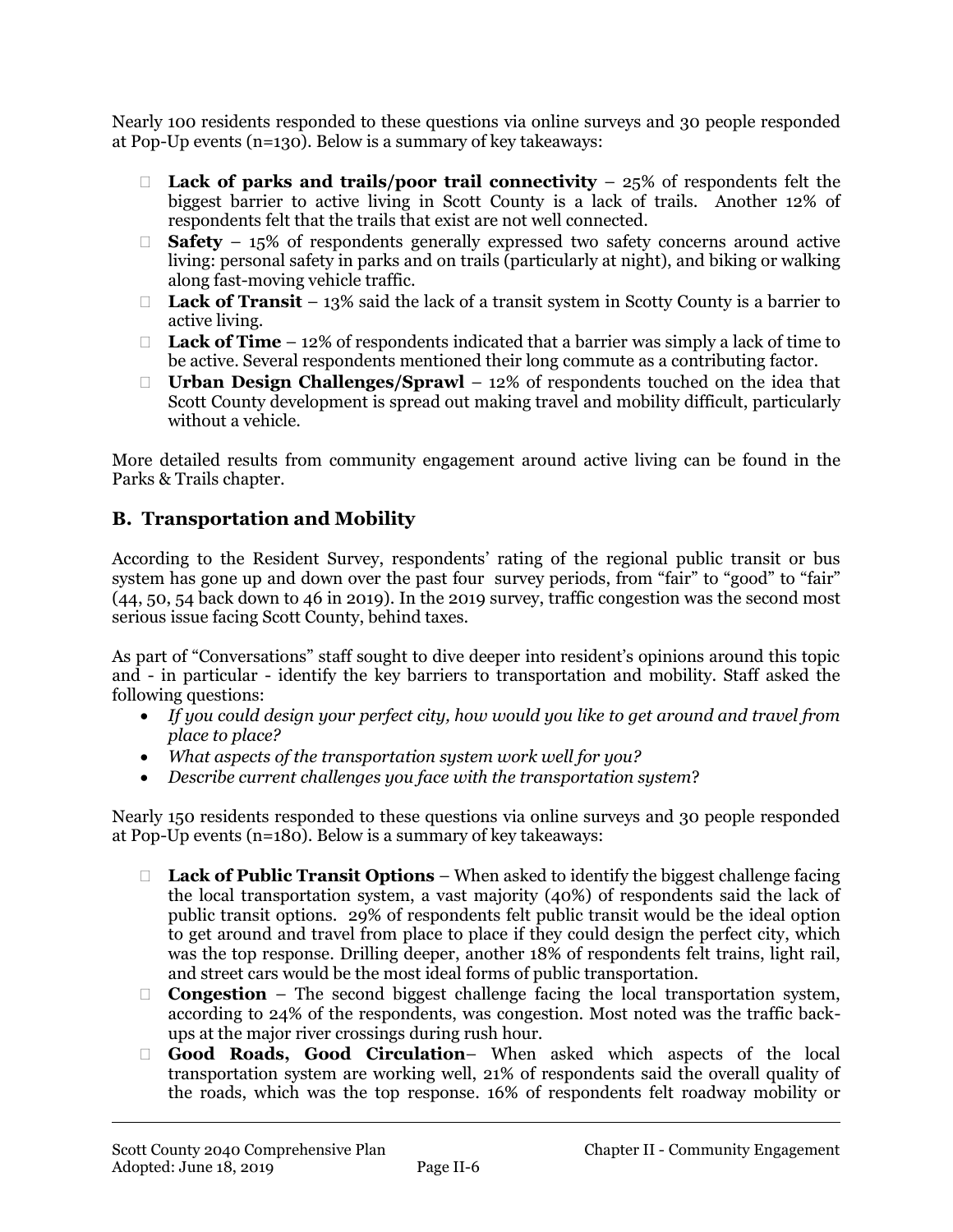access to regional connections, improvements to circulation, and the network in general were all positive aspects.

- □ **Walkable/Bikeable** 16% of respondents felt walking or biking would be the ideal approach to mobility and travel if they could design the perfect city. Another 15% indicated a multi-modal approach would be ideal.
- **Focus on cars** 13% of respondents felt that the car is the ideal mode of transportation.

More detailed results from community engagement around transportation can be found in the Transportation chapter.

## **C. Housing**

According to the 2019 Resident Survey, respondents have rated the availability of affordable housing for young families, singles, seniors and people with disabilities between "fair" and "good". The lack of affordable housing was ranked in the 2016 survey as the third most serious issue facing Scott County, behind taxes and traffic congestion. Homelessness is not viewed by survey respondents as a major problem, ranked last in the past four survey periods.

As part of "Conversations" staff sought to dive deeper into resident's opinions around this topic and - in particular - identify the key barriers to housing. Staff asked the following questions:

- *What do you see as the greatest housing need in Scott County?*
- *What does affordable housing mean to you?*
- *What makes a good neighborhood?*

Approximately 95 residents responded to these questions via online surveys and 25 people responded at Pop-Up events (n=120). Below is a summary of key takeaways:

- **Affordable Housing is Greatest Need**: 37% of respondents said the greatest housing need in the county is affordable housing. When asked to define what "affordable housing" meant to them, most said it meant having money left over each month after paying rent or mortgage. Other respondents said it meant having a variety of price ranges and types to choose from in a community - mostly under \$225,000 for a house or under \$1,000 a month for rent.
- □ **Senior Housing**: 13% of respondents felt senior housing is the greatest housing need.
- **Single Family Housing**: A sizeable number of respondents (8%) said the greatest need is single family homes on larger lots.
- **Interaction Makes Good Neighborhoods**: 24% of respondents said how people interact with each other was a strong component of making a good neighborhood.
- □ **Safety Matters**: 18% of respondents said that a good neighborhood is a place where you could feel safe, especially at night.
- **Pride of Ownership:** 7% of respondents felt that good neighborhoods are places when people took care of their property.

More detailed results from community engagement around housing can be found in the Housing chapter.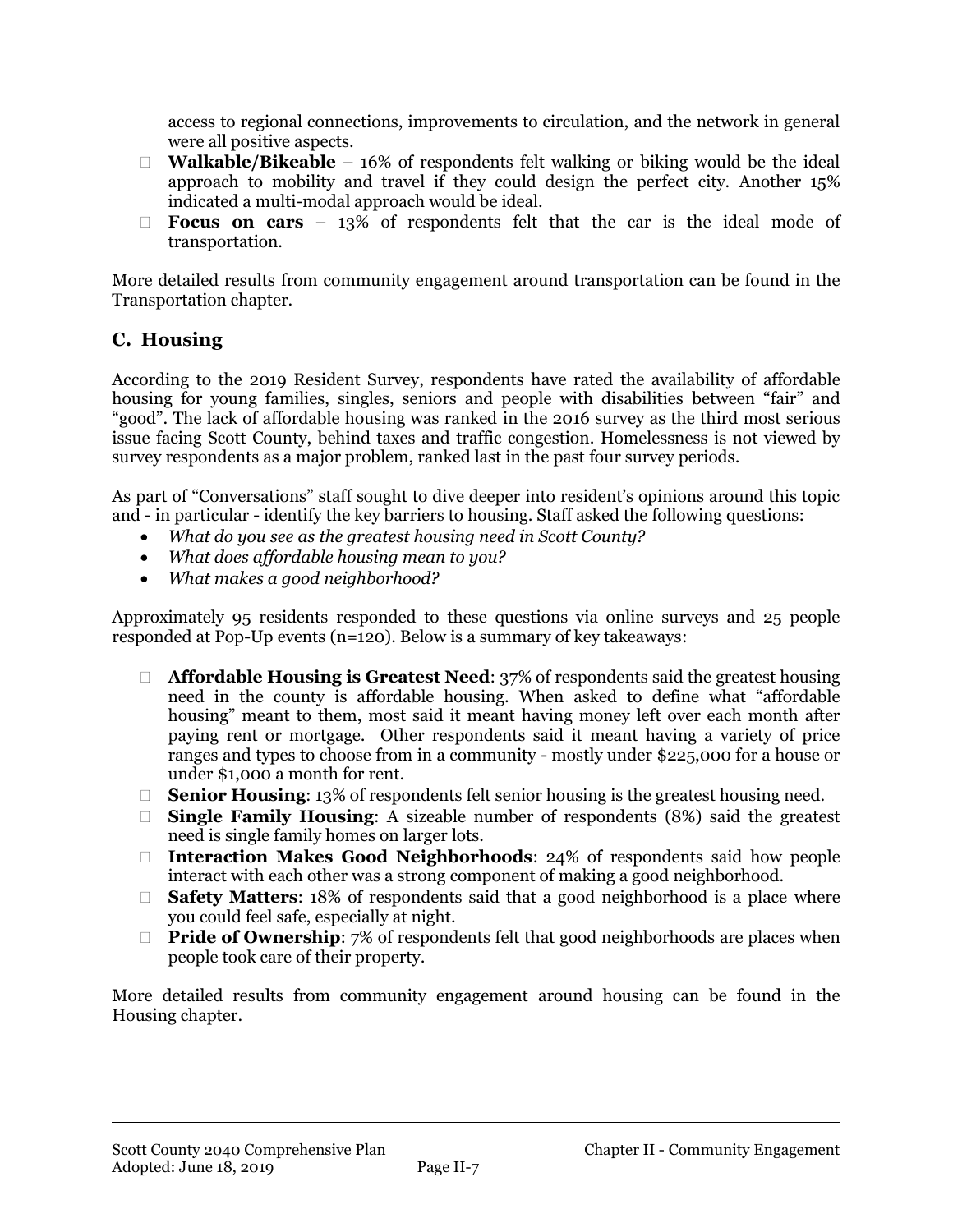## **D. Parks and Trails**

As a regional park implementing agency for the Twin Cities metropolitan area, Scott County is creating a park, trail, and open space system that enhances the health and spirit of our residents and our guests by connecting people to the natural world.

When rating various characteristics of the County, respondents to the 2019 Resident Survey gave the highest ratings to outdoor recreational opportunities, which were considered "good" (71 on the 100-point scale). Respondents also gave favorable feedback on the regional parks and trails system in the survey (70). Trail and bikeway connectivity were rated as good to fair.

As part of "Conversations" staff sought to dive deeper into resident's opinions around this topic and - in particular - identify the key barriers to utilizing County parks and trails. Staff asked the following questions:

- *What prevents you from visiting regional, more natural resources based parks?*
- *Do you have concerns about visiting regional county parks?*
- *What changes would you like to see made to make visiting regional county parks easier?*

Nearly 80 residents responded to these questions via online surveys and 35 people responded at Pop-Up events (n=115). Below is a summary of key takeaways:

- □ **Lack of Time** 21% of respondents said a barrier to utilizing County parks and trails was simply a lack of time. Several respondents mentioned their long commute as a contributing factor.
- □ **Proximity** –15% of respondents said the distance from a park or trail from their place of work or home was a barrier.
- **Lack of Connectivity** 10% of respondents expressed a desire for better trail connections with other trails, community centers, businesses, and transit opportunities. Several people called out the need for more consistent sidewalks within neighborhoods.
- **Lack of Awareness** Another 10% felt that there wasn't much information available to help them understand the trail systems that they could access. Some suggested marketing efforts, better signage, or maps to help connect people with amenities.
- **Safety** 9% generally expressed two safety concerns related to barriers to visiting regional parks: fear of crime and concerns about crossing busy roads.
- **General Concerns** 59% of respondents said they have no concerns visiting a County park or trail.

More detailed results from community engagement around this topic can be found in the Parks & Trails chapter.

# **E. Early Childhood Development**

The County recognizes that investment in children early can have a positive influence in our future population. Respondents to the 2019 Resident Survey hold generally favorable views of the local education system. Respondents identified "education" as their ninth most pressing problem facing the County; and placed high value in the County "as a place to raise children". According to the 2016 Minnesota Student Survey, the majority (75 – 85%) of  $5<sup>th</sup>$  graders agree or strongly agree that adults at their school treat students fairly, listen to students, care about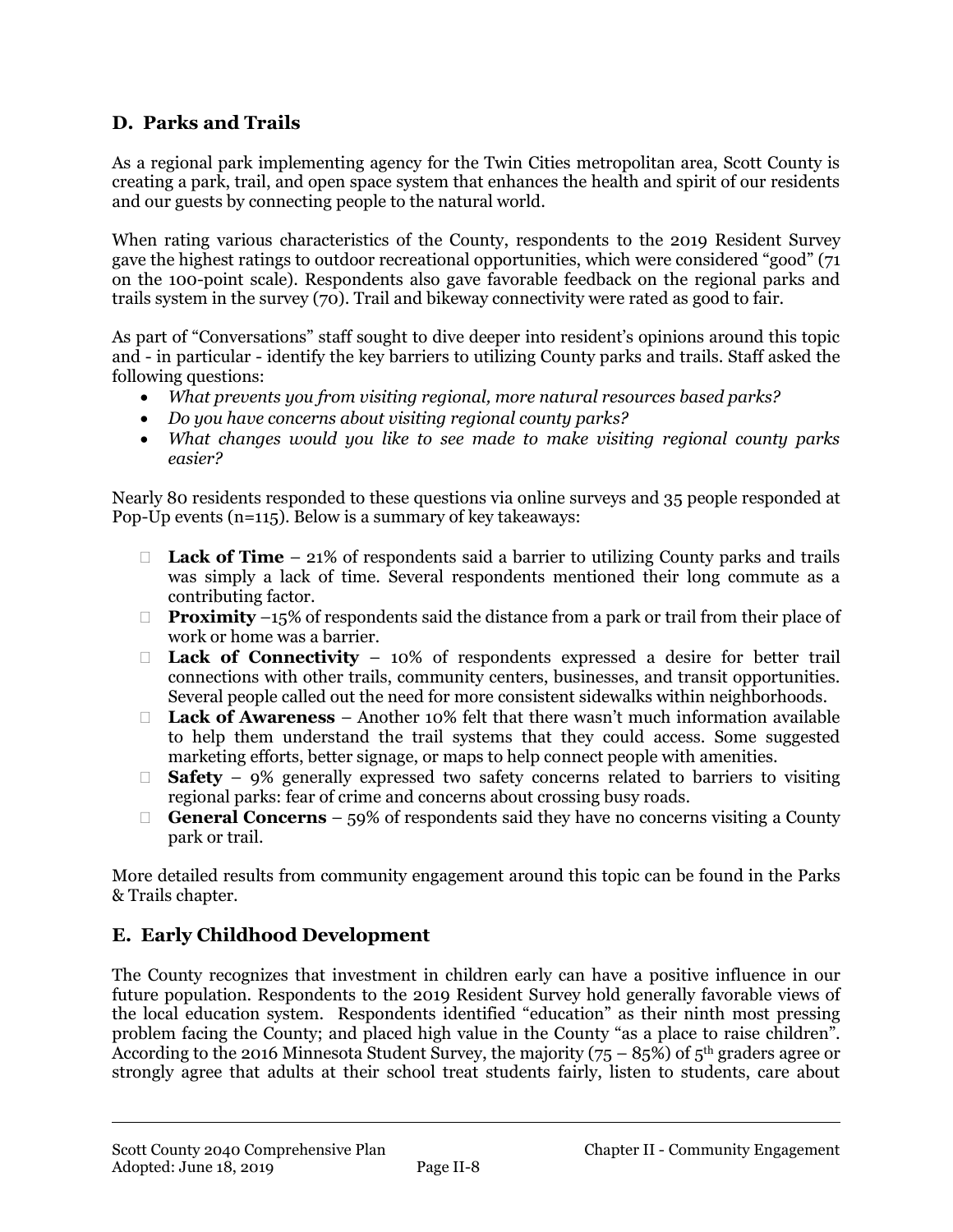students, and are interested in them as a person. A majority (80 – 90%) of  $5<sup>th</sup>$  graders feel safe going to, from and inside their school, as well as feel safe in their neighborhood and home.

As part of "Conversations" staff sought to dive deeper into resident's opinions around this topic and - in particular - identify the key barriers to quality early childhood development. Staff asked the following questions:

- *What kinds of support do families of young children need?*
- Thinking about supporting children and families, what are your community's *strengths?*
- *What are the barriers to educational success?*

Nearly 50 residents responded to these questions via online surveys and 35 people responded at Pop-Up events (n=85). Below is a summary of key takeaways:

- **School improvements** 24% of respondents said the barrier to educational success is the local education system itself: lack of funding, transportation, student to teacher ratios, special education, early intervention, and lack of secondary education options within the County.
- $\Box$  **Cost** 17% of respondents said the cost of education, both out of pocket and taxes, was a barrier to educational success. Some touched on the idea that for many, it is critical that both parents work to afford quality education.
- **No Barriers** 13% of respondents felt they did not face any barriers to educational success.
- □ **Child Care** 24% of respondents said child care particularly affordable child care was the most important support families with young children need. Many people specified that they would like child care for all ages, not just school age. Also mentioned was a care option for parents with sick kids or kids with special needs.
- **Early Education** An equal proportion of respondents (23%) said early education support was a key need for families. Included in the responses were support for preschools, ECFE, parenting classes, early development, and libraries.
- □ **Activities/Community Ed/Active Living** 18% of respondents touched on the idea that children need activities as well as classroom education. Some of the responses were more focused on getting out and participating in group activities.
- **Community Support** 11% said providing community support through increased awareness initiatives, providing mentoring, parental support, and access to services was an important need for families.
- **Flexibility** 4% of respondents said families need assistance outside of the "standard" 9-5 work day.
- **Nutrition/Food Support** Another 4% indicated support dealing with food insecurity, healthy eating, and kids getting a balanced diet.

More detailed results from community engagement around early childhood education can be found in the Safe, Healthy and Livable Communities chapter.

## **F. Workforce and Career Development**

Since the adoption of the *2030 Comprehensive Plan*, the County has worked with SCALE to achieve a goal where 50% of the county's labor force can live and work within Scott County by the year 2030. Currently the proportion stands at 24%.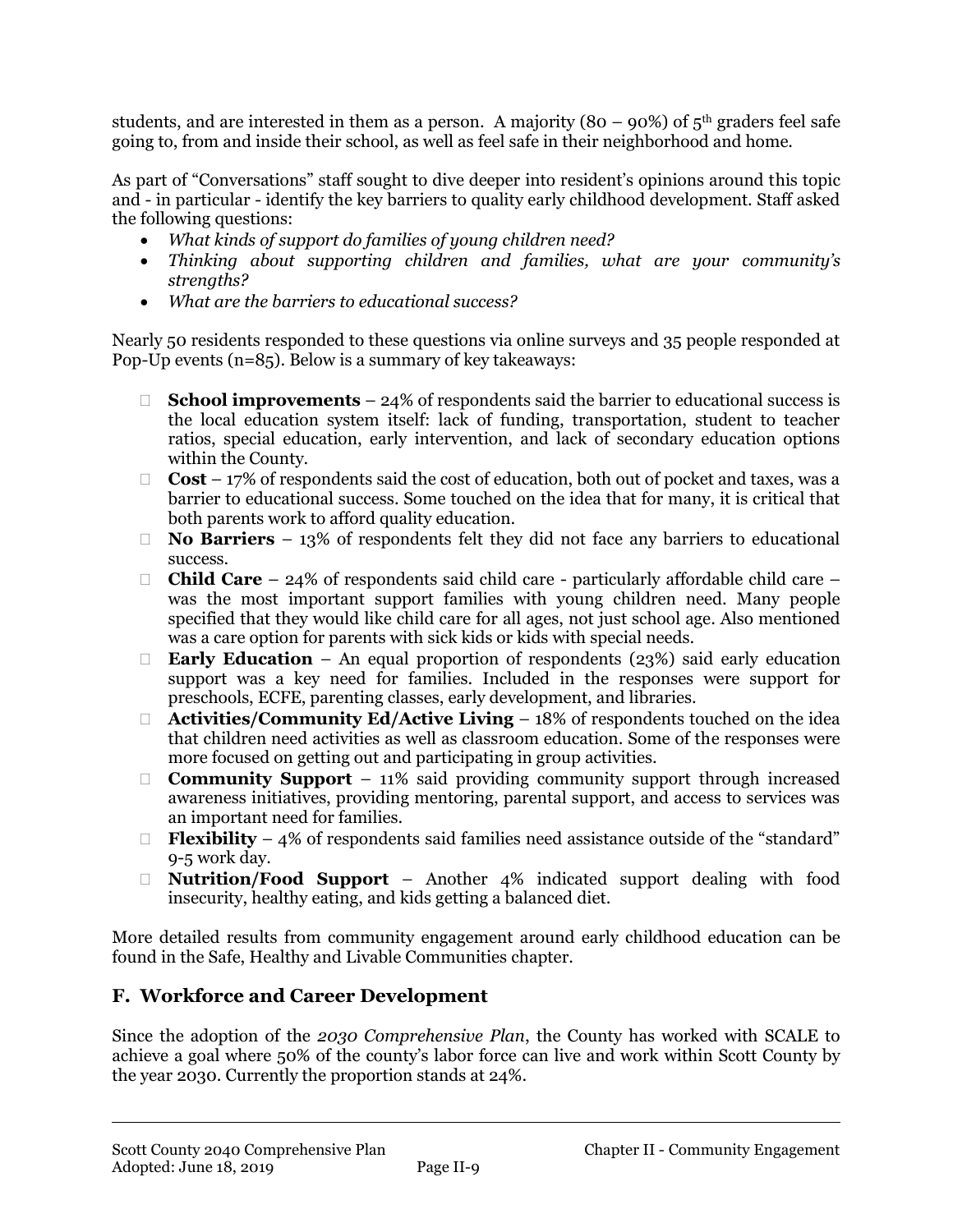According to the 2019 Resident Survey, respondents said the County is a "fair" place to work (63 on a 100-point scale) and retire (57). Over the past four surveys, respondents were presented with a list of nine aspects of Scott County and asked to evaluate the quality of each. "Employment opportunities" as an aspect rises in quality each survey, from 35 in 2011 to 45 in 2016 to 54 in 2019. For the first time in 2016, respondents were given a choice to rate "higher education opportunities" on the survey; and the result was a 43 – much lower than in other comparable counties. The 2019 survey had the same result at 43. Finally, the survey included a list of eight potential problems in Scott County and asked respondents to indicate the extent to which each was, in fact, a problem (zero equals "not a problem" and 100 equals a "major problem"). Residents believed the most problematic were taxes (67) and the availability of livable wage jobs (46).

As part of "Conversations" staff sought to dive deeper into resident's opinions around this topic and - in particular - identify the key barriers to workforce and career development. Staff asked the following questions:

- *Within Scott County, what do you think about the balance between good career opportunities and being a good place to live?*
- *Do you feel there are professional growth opportunities where you work?*
- *Is there anything else you would like to tell us about finding or keeping work in Scott County? Is additional professional training in your future?*

Nearly 100 residents responded to these questions via online surveys. Below is a summary of key takeaways:

- **Lack of Good Career Opportunities** Only 26% of the respondents felt that Scott County had the right balance between good career opportunities and a good place to live. The remaining 74% felt the County was not well balanced.
- **Lack of Job Opportunity** Of the  $74\%$  who felt the county was not well balanced, many said there simply weren't enough good jobs available here.
- □ Lack of High End Jobs– Of the 74% who felt the county was not well balanced, many said there simply weren't enough high-paying jobs available here. Responses frequently touched on the idea that there are not enough high paying, office office-based, careers in the County. A few of these respondents felt that, despite this, this is still a good place to live.
- **Need Competitive Wages** Of the 74% who felt the county was not well balanced, there seemed to be a sentiment that wages here in Scott County don't compare to the wages offered outside the county. There seemed to be a strong correlation of people who talked about this who also talked about the lack of high end jobs.

One question posed during the Shakopee High School student focus groups was "*Can you see yourself staying or coming back and working Scott County after graduation*?" Of the 25-30 students who participated in the focus group, all said "no" due to the lack of career training or lack of job growth in their fields of interest. In the Prior Lake CAPs survey focused on why 16-24 year olds are leaving and not working in the county, the primary reasons cited were lack of transportation options, lack of time due to other activities, lack of local jobs with good flexibility. While only a snapshot of a small segment of the youth population, a result like this provides important insight on how the county and cities need to think about creating attractive places for the future generations to live, work and play.

More detailed results from community engagement around workforce and career development can be found in the Economic Competitiveness chapter.